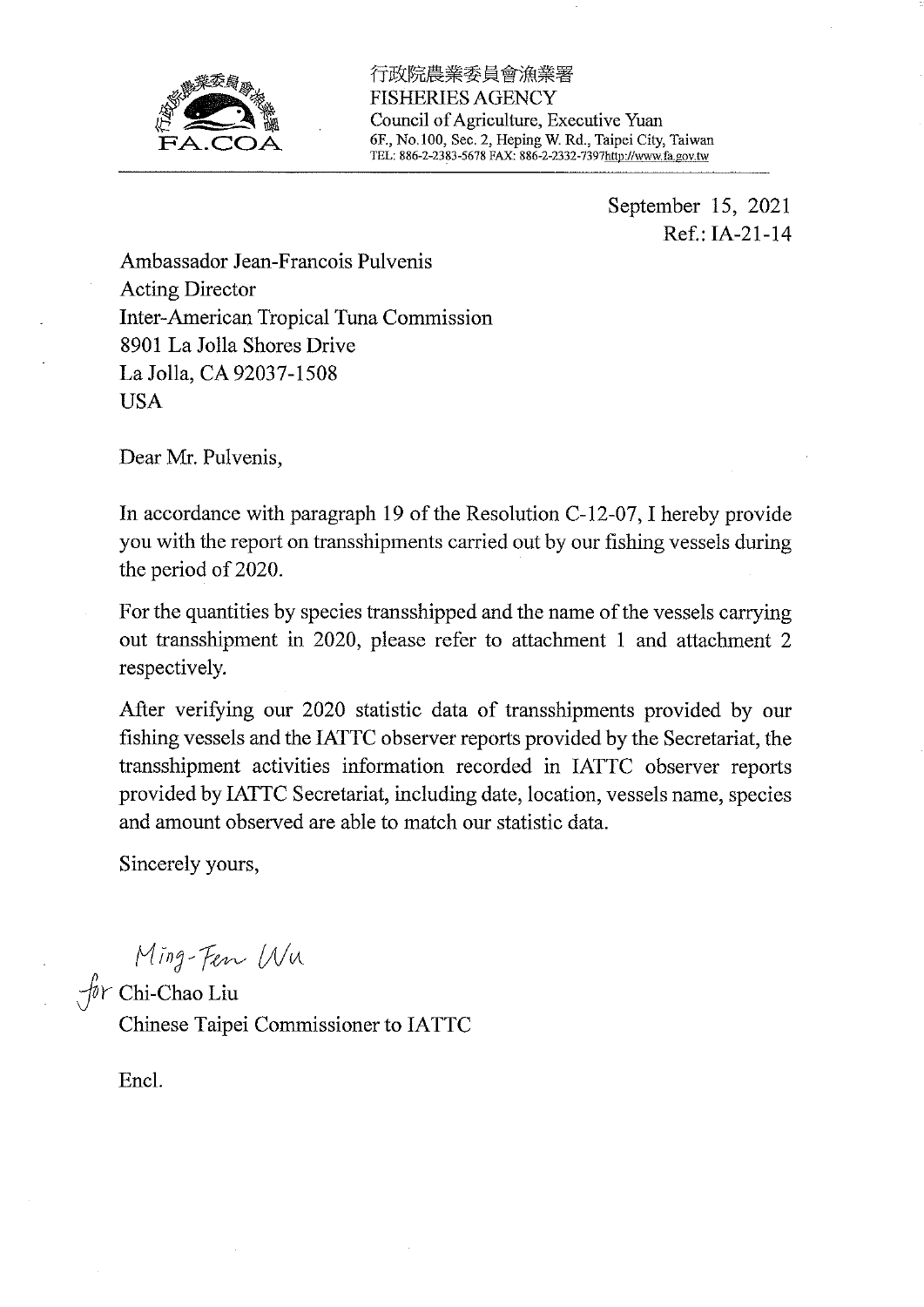Attachment 1: The quantities by species transshipped in EPO during 2020

| <b>Speices</b>        | At Sea     | At Port* | <b>Total</b> |  |
|-----------------------|------------|----------|--------------|--|
| <b>BET</b>            | 3,769,101  | 40,633   | 3,809,734    |  |
| <b>ALB</b>            | 2,956,969  |          | 2,956,969    |  |
| <b>YFT</b>            | 1,157,455  | 11,300   | 1,168,755    |  |
| <b>SWO</b>            | 1,208,069  | 59,363   | 1,267,432    |  |
| <b>Blue marlin</b>    | 545,920    |          | 545,920      |  |
| <b>Striped marlin</b> | 109,691    | 2,995    | 112,686      |  |
| <b>Sharks</b>         | 842,567    |          | 842,567      |  |
| Others                | 1,076,403  |          | 1,076,403    |  |
| Total                 | 11,666,175 | 114,291  | 11,780,466   |  |
|                       |            |          | $\cdots$     |  |

Unit: KG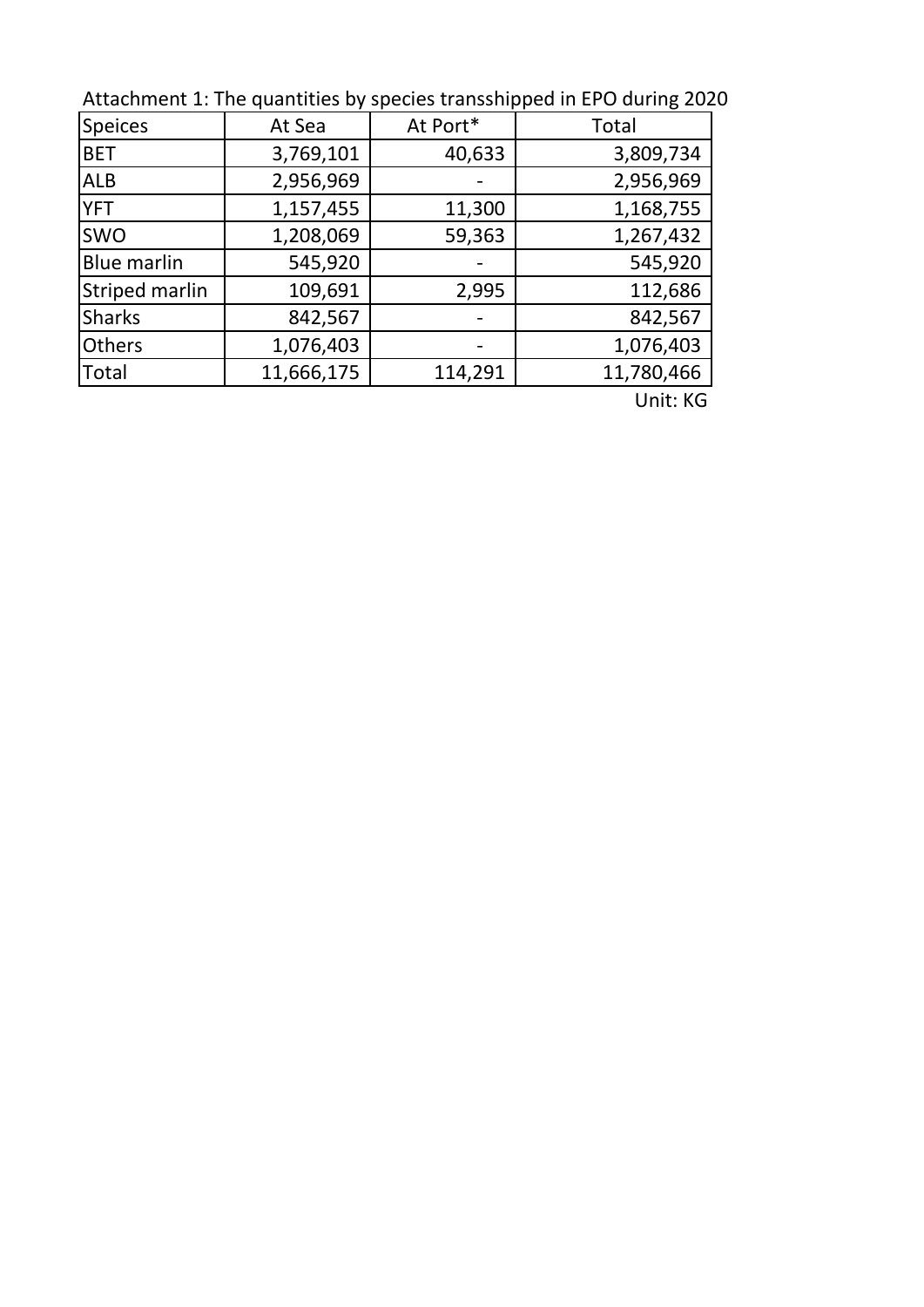| Transshipped at sea |               |                             |  |  |
|---------------------|---------------|-----------------------------|--|--|
| No.                 | Call sign     | Vessel name                 |  |  |
| 1                   | BJ2001        | <b>JIN HSIANG FA</b>        |  |  |
| $\overline{2}$      | BJ2058        | MAN FU TSAI NO.9            |  |  |
| 3                   | BJ3721        | YU LONG NO.12               |  |  |
| 4                   | BJ4240        | SHENG JI CYUN NO.3          |  |  |
| 5                   | BJ4277        | TENN FA LI NO.8             |  |  |
| $\overline{6}$      | BJ4510        | MAN FU TSAI NO.11           |  |  |
| 7                   | BJ4536        | YU LONG NO.18               |  |  |
| 8                   | BJ4586        | YOU SHENG NO.68             |  |  |
| 9                   | BJ4590        | MAAN YIH FENG NO.16         |  |  |
| 10                  | BJ4592        | CHU HUAI NO.368             |  |  |
| 11                  | BJ4616        | SHIN JYI WANG NO.6          |  |  |
| 12                  | BJ4656        | CHAO YI NO.368              |  |  |
| 13                  | BJ4665        | <b>SHUN RONG NO.8</b>       |  |  |
| 14                  | BJ4704        | YU LONG                     |  |  |
| 15                  | BJ4719        | <b>MAAN YIH FENG NO.26</b>  |  |  |
| 16                  | BJ4752        | YU FENG NO.128              |  |  |
| 17                  | BJ4806        | YU LONG NO.10               |  |  |
| 18                  | BJ4814        | <b>CHUAN HSIANG NO.368</b>  |  |  |
| 19                  | BJ4817        | <b>SHIN JAAN SHIN</b>       |  |  |
| 20                  | BJ4830        | YU LONG FA NO.168           |  |  |
| 21                  | BJ4842        | <b>CHUAN HSIANG NO.866</b>  |  |  |
| 22                  | BJ4844        | <b>CHUAN SHYANG NO.98</b>   |  |  |
| 23                  | BJ4874        | YU LONG NO.2                |  |  |
| 24                  | BJ4877        | LIEN CHI FA NO.98           |  |  |
| 25                  | BJ4881        | MAN FU TSAI NO.88           |  |  |
| 26                  | BJ4910        | <b>CHUAN FA SHIAN NO.88</b> |  |  |
| 27                  | BJ4925        | <b>MAAN YIH FENG NO.266</b> |  |  |
| 28                  | BJ4928        | <b>MAAN YIH FENG NO.166</b> |  |  |
| 29                  | BJ4931        | YU LONG FA NO.36            |  |  |
| 30                  | BJ4932        | MAN YI FENG NO.66           |  |  |
| 31                  | BJ4956        | MAN FU TSAI NO.168          |  |  |
| 32                  | BJ4957        | <b>SEA HAWK NO.2</b>        |  |  |
| 33                  | BJ4960        | SHIN JAAN SHIN NO.66        |  |  |
| 34                  | BJ4969        | CHUAN HSIN NO.128           |  |  |
| 35                  | BJ4971        | SHEN LONG YU NO.268         |  |  |
| 36                  | BJ4976        | SHIN JAAN SHIN NO.368       |  |  |
| 37                  | BJ4988        | CHU HUAI NO.888             |  |  |
| 38                  | BJ5009        | <b>MAAN YU FENG NO.3</b>    |  |  |
| 39                  | BJ5094        | DE CHAN NO.26               |  |  |
| 40                  | BJ5100        | DE CHAN                     |  |  |
| 41                  | BJ5110        | <b>MAN FU TSAI NO.5</b>     |  |  |
| 42                  | <b>BJ5128</b> | DE CHAN NO.44               |  |  |
| 43                  | BG3681        | MAAN YIH FENG NO.366        |  |  |
| 44                  | BG3695        | YU FENG NO.513              |  |  |

Attachment 2: Chinese Taipei flagged fishing vessels which have transshipped in EPO during 2020.